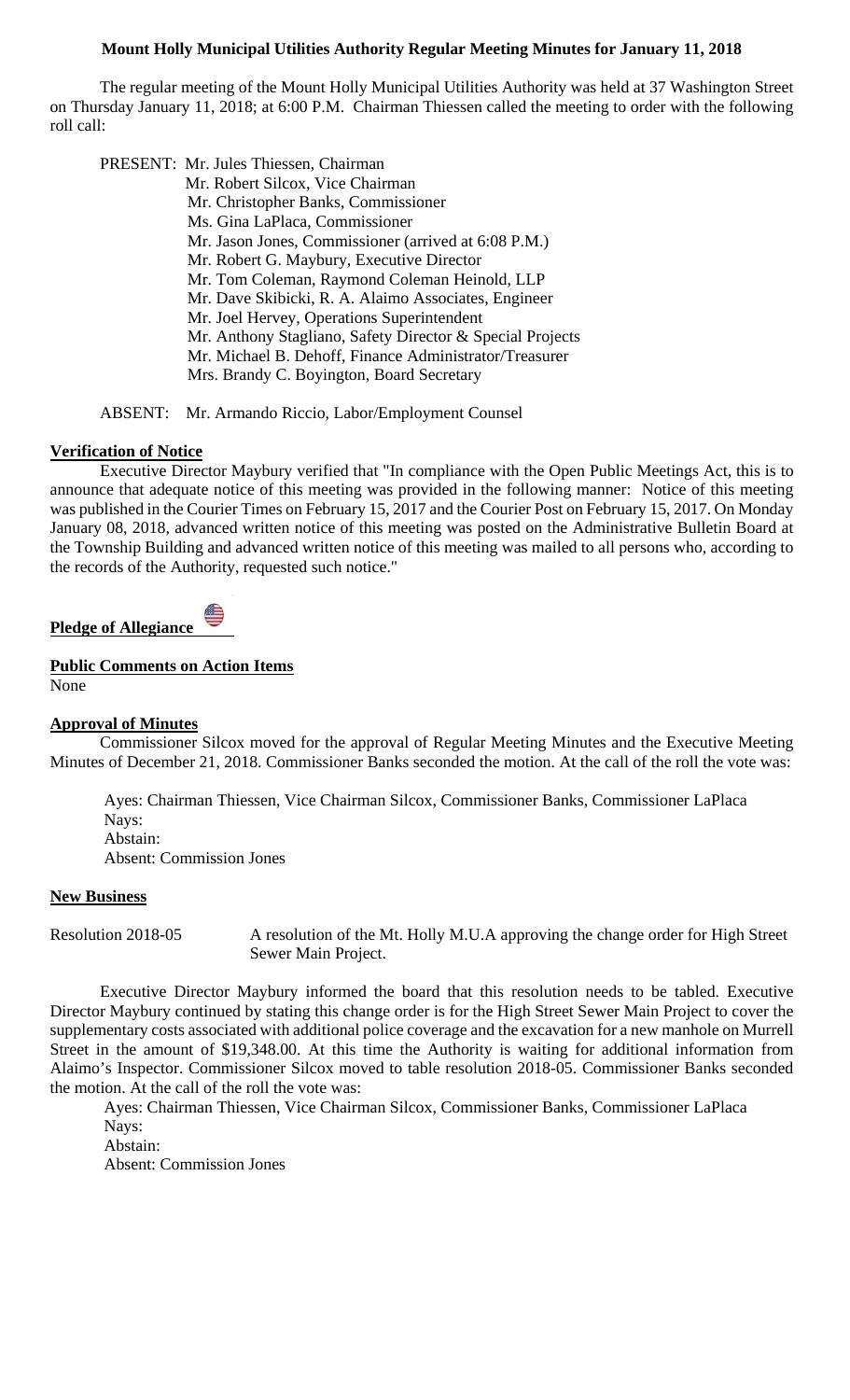### **CONSENT AGENDA**:

"All items listed with an asterisk (\*) are considered routine by the MHMUA and will be enacted by one motion. Should a Commissioner wish to discuss a consent agenda item separately, that item can be removed from the consent agenda and considered in its normal sequence."

| <i><b>*Resolution 2018-01</b></i> | A resolution approving the operating expenses for the month of December 2017. |
|-----------------------------------|-------------------------------------------------------------------------------|
| <i><b>*Resolution 2018-02</b></i> | A resolution approving the sewer refunds for the month of December 2017.      |
| <i><b>*Resolution 2018-03</b></i> | A resolution approving the expenditures for the month of December 2017        |
|                                   | from the escrow fund.                                                         |
| *Resolution 2018-04               | A resolution approving the expenditures for the month of December 2017        |
|                                   | from the improvement replacement fund.                                        |
|                                   |                                                                               |

Commissioner Silcox moved for the approval of the consent agenda. Commissioner Banks seconded the motion. At the call of the roll, the vote was:

Ayes: Chairman Thiessen, Vice Chairman Silcox, Commissioner Banks, Commissioner LaPlaca Nays:

 Abstain: Absent: Commission Jones

**Communications-** Executive Director Maybury explained the 2016 Municipal Excess Liability (MEL) report was received and it has been distributed to the commissioner for review. Executive Director Maybury continued to inform the board of a press release issued by the Authority related to postage and handling fees allowing eligible customers to receive a credit up to \$26.50. The press release was distributed to media outlets, posted on the Authority's website, added to the Authority's Facebook page and a certification form will be included with the next bill to each customer of the Authority. Executive Director Maybury stated the Authority received a copy of Lumberton Township's resolution 2018-021 relating to outstanding sewer accounts. This authorizes Lumberton Township's Tax Collector Office to assess a servicing fee of \$50.00 for each delinquent sewer account "for time and expense for collections accomplished prior to the sale of the sewer lien".

### **TOWNSHIP OF LUMBERTON**

### RESOLUTION 2018-021

#### RESOLUTION AUTHORIZING A SERVICE CHARGE FOR COLLECTION OF DELINQUENT SEWER ACCOUNTS

WHEREAS, certain portions of Lumberton Township are serviced by the Mount Holly Sewerage Authority as a publicly held sewage collection service; and

WHEREAS, the Tax Collector's Office of the Township of Lumberton is supplied with a list after April 1 of each year of delinquent sewer accounts for the previous calendar year for collection procedures as a tax lien: and

WHEREAS, the Tax Collector's Office attempts to collect the delinquencies prior to tax lien proceedings by contacting the mortgage holder escrow departments for each delinquent property owner;

NOW, THEREFORE, BE IT RESOLVED, by the Township Committee of the Township of Lumberton that the Tax Collector's Office is authorized to assess a servicing fee of \$50.00 to each delinquent account for time and expenses for collections accomplished prior to sale of the sewer lien

BE IT FURTHER RESOLVED, that a copy of this resolution be provided to the Tax Collector, Chief Financial Officer, Auditor and the Mount Holly Sewer Authority for their records.

Adopted: January 2, 2018

| <b>COMMITTEE MEMBER</b> | MOTION | 2ND | YES | <b>ABSTAIN</b> | NO | ABSENT |
|-------------------------|--------|-----|-----|----------------|----|--------|
| J. Conway               |        |     |     |                |    |        |
| J. Dwyer                |        |     |     |                |    |        |
| S. Earlen               |        |     |     |                |    |        |
| K. Januseski            |        |     |     |                |    |        |
| M. Mansdoerfer          |        |     |     |                |    |        |

#### **CERTIFICATION**

I, Debra L. Shaw-Blemings, RMC, Lumberton Township Clerk, hereby certify that the foregoing resolution was duly adopted by the Lumberton Township Committee at its Regular Business Meeting held on the 2<sup>nd</sup> day of January, 2018.

Debra L. Shaw-Blemings, RMC



Lumberton Township Clerk